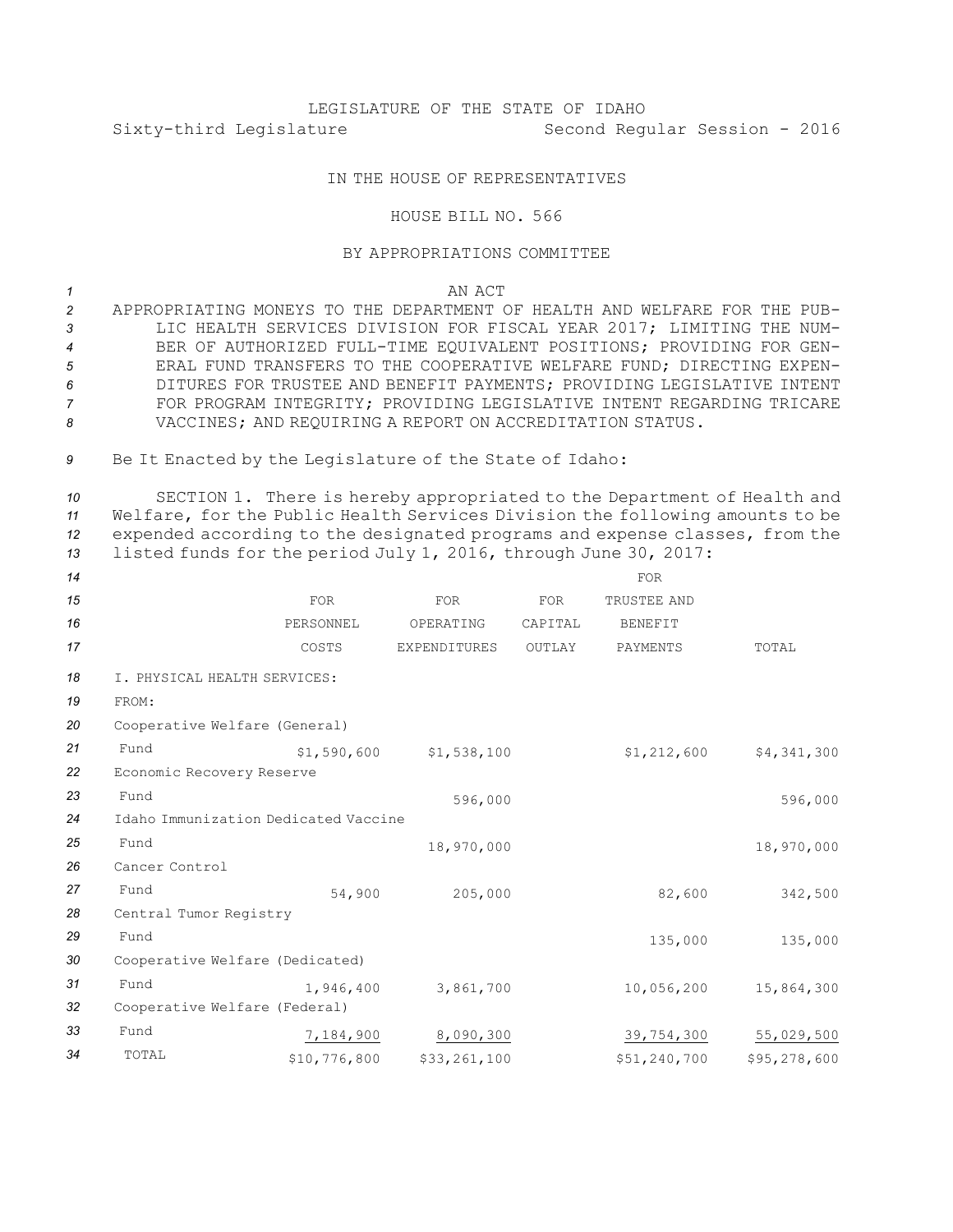| $\mathcal I$ |                                       |              |              |                | <b>FOR</b>     |               |
|--------------|---------------------------------------|--------------|--------------|----------------|----------------|---------------|
| 2            |                                       | <b>FOR</b>   | <b>FOR</b>   | <b>FOR</b>     | TRUSTEE AND    |               |
| 3            |                                       | PERSONNEL    | OPERATING    | CAPITAL        | <b>BENEFIT</b> |               |
| 4            |                                       | COSTS        | EXPENDITURES | OUTLAY         | PAYMENTS       | TOTAL         |
| 5            | II. EMERGENCY MEDICAL SERVICES:       |              |              |                |                |               |
| 6            | FROM:                                 |              |              |                |                |               |
| 7            | Cooperative Welfare (General)         |              |              |                |                |               |
| 8            | Fund                                  | \$105,500    |              |                |                | \$275,500     |
| 9            | Emergency Medical Services            |              | \$170,000    |                |                |               |
| 10           | Fund                                  | 1,734,600    | 920,200      | \$95,200       | \$220,000      | 2,970,000     |
| 11           | Emergency Medical Services III        |              |              |                |                |               |
| 12           | Fund                                  |              |              |                | 1,400,000      | 1,400,000     |
| 13           | TSE Registry                          |              |              |                |                |               |
| 14           | Fund                                  |              | 225,800      |                |                | 225,800       |
| 15           | Cooperative Welfare (Dedicated)       |              |              |                |                |               |
| 16           | Fund                                  | 488,100      | 341,300      |                |                | 829,400       |
| 17           | Cooperative Welfare (Federal)         |              |              |                |                |               |
| 18           | Fund                                  | 808,900      | 1,024,300    | $\overline{0}$ | 4,314,200      | 6,147,400     |
| 19           | TOTAL                                 | \$3,137,100  | \$2,681,600  | \$95,200       | \$5,934,200    | \$11,848,100  |
|              |                                       |              |              |                |                |               |
| 20           | III. LABORATORY SERVICES:             |              |              |                |                |               |
| 21           | FROM:                                 |              |              |                |                |               |
| 22           | Cooperative Welfare (General)         |              |              |                |                |               |
| 23           | Fund                                  | \$1,730,100  | \$453,900    |                |                | \$2,184,000   |
| 24           | Cooperative Welfare (Dedicated)       |              |              |                |                |               |
| 25           | Fund                                  | 461,100      | 199,300      |                |                | 660,400       |
| 26           | Cooperative Welfare (Federal)         |              |              |                |                |               |
| 27           | Fund                                  | 1,168,900    | 939,300      |                |                | 2,108,200     |
| 28           | TOTAL                                 | \$3,360,100  | \$1,592,500  |                |                | \$4,952,600   |
|              |                                       |              |              |                |                |               |
| 29           | IV. SUICIDE PREVENTION AND AWARENESS: |              |              |                |                |               |
| 30           | FROM:                                 |              |              |                |                |               |
| 31           | Cooperative Welfare (General)         |              |              |                |                |               |
| 32           | Fund                                  | \$257,600    | \$709,500    | \$4,000        |                | \$971,100     |
|              |                                       |              |              |                |                |               |
| 33           | GRAND TOTAL                           | \$17,531,600 | \$38,244,700 | \$99,200       | \$57,174,900   | \$113,050,400 |

 SECTION 2. FTP AUTHORIZATION. In accordance with Section 67-3519, Idaho Code, each of the programs in the Department of Health and Welfare listed below is authorized no more than the number of full-time equivalent positions at any point during the period July 1, 2016, through June 30, 2017,

2